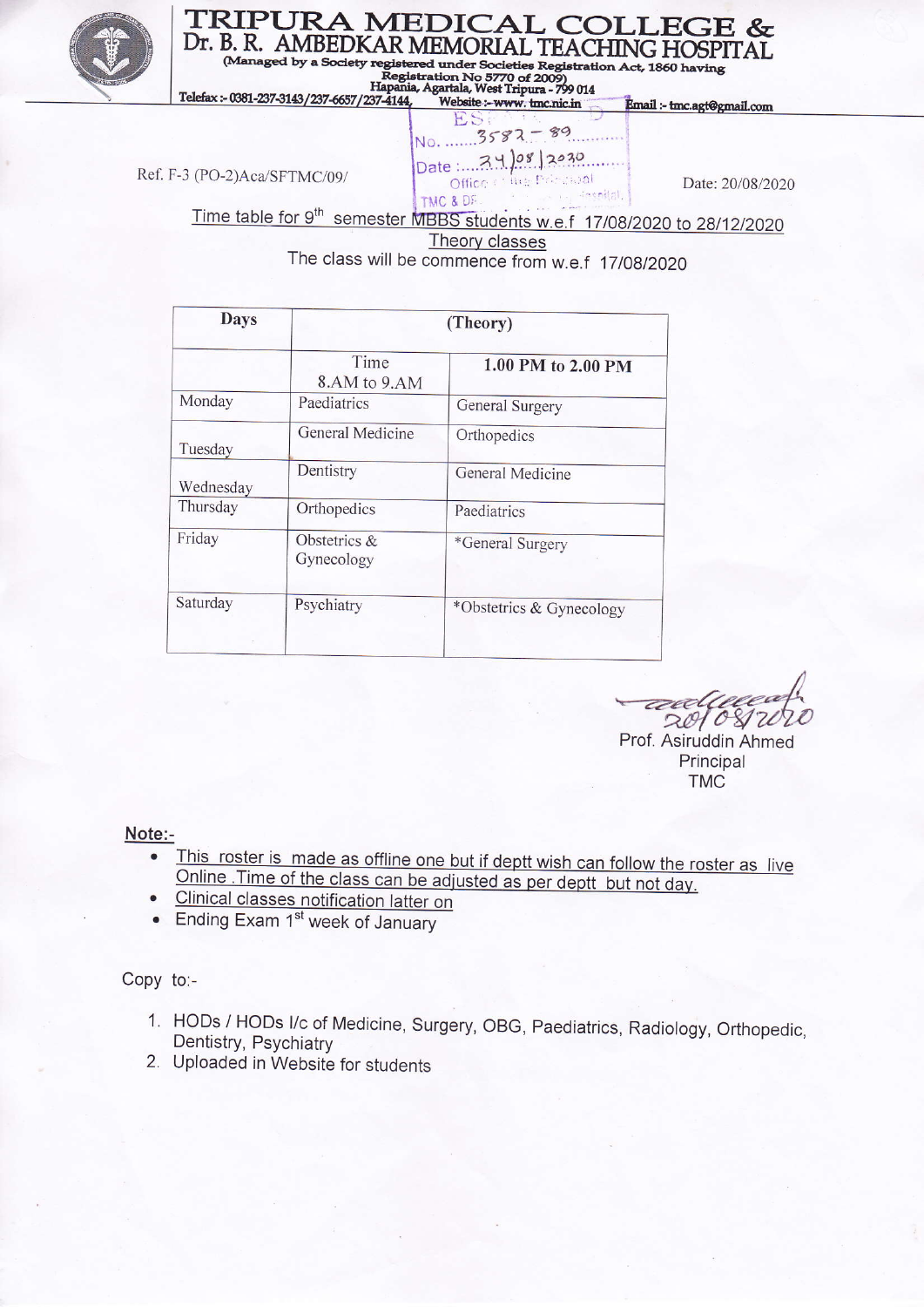

#### **TRIPURA MEDICAL COLLEC** 5E & Dr. B. R. AMBEDKAR MEMORIAL TEACHING HOSPITAL

registered under Societies Registration Act, 1860 having (Managed by

 $\frac{\text{Resistration}}{\text{Registration}}$  No. 770 of 2009)<br>
Hapania, Agartala, West Tripura - 799 014<br>
Telefax :- 0381-237-3143/237-6657/237-4144, Website :- www. tmc.nic.in

Email:-tmc.agt@gmail.com



Date: 20/08/2020

Ref. F-3 (PO-2)Aca/SFTMC/09/

Time table for 7<sup>th</sup> semester MBBS students w.e.f<sup>-17/08/2020</sup> to 28/12/2020

The class will be commence from w.e.f 17/08/2020

## **Theory class**

| <b>Days</b> | (Theory)                   |                              |                         |  |
|-------------|----------------------------|------------------------------|-------------------------|--|
|             | 8.00 AM<br>to<br>9.00 AM   | 9.00AM<br>To<br>10.00 AM     | 1.00 PM to 2.00 PM      |  |
| Monday      | Medicine                   | Surgery                      | Obstetrics & Gynecology |  |
| Tuesday     | Surgery                    | Pediatrics                   | Ophthalmology           |  |
| Wednesday   | Obstetrics &<br>Gynecology | <b>ENT</b>                   | Com. Medicine           |  |
| Thursday    | Ophthalmology              | Obstetrics $&$<br>Gynecology | *Dentistry / Orthopedic |  |
| Friday      | Com. Medicine              | Medicine                     | *Radiology / Anesthesia |  |
| Saturday    | <b>ENT</b>                 | Surgery                      | Medicine                |  |

\*Radiology \*Dentistry \*Anesthesiology \*Orthopaedic

17/08/2020 to 23/10/2020 17/08/2020 to 23/10/2020 24/10/2020 to 28/12/2020 24/10/2020 to 28/12/2020

 $201080$ 

Prof. Asiruddin Ahmed Principal **TMC** 

#### Note:-

- This roster is made as offline one but if deptt wish can follow the roster as live  $\bullet$ Online. Time of the class can be adjusted as per deptt but not day.
- Clinical classes notification latter on
- Ending Exam 1<sup>st</sup> week of December

Copy to:-

- 1. HODs / HODs I/c of Medicine, Surgery, OBG, Paediatrics, Radiology, Orthopaedis, Dentistry, Anesthesiology
- 2. HODs / HODs I/c of Community Medicine, Ophthalmology& ENT
- 3. Uploaded in Website for students